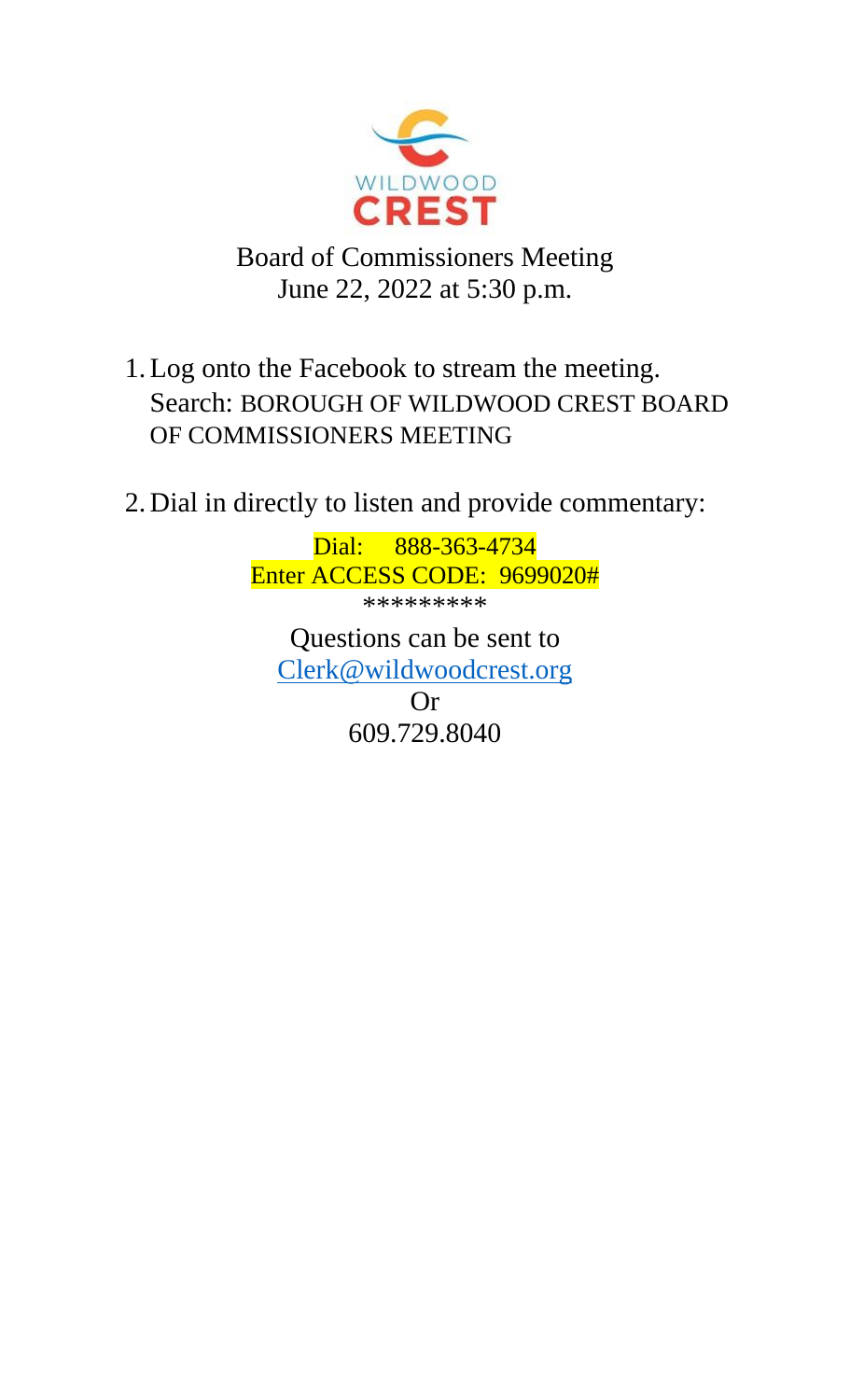# **BOROUGH OF WILDWOOD CREST COMMISSION MEETING AGENDA**

# **June 22, 2022 / 5:30 PM**

# **\*\*THIS IS A PROPOSED AGENDA SUBJECT TO CHANGE WITHOUT NOTICE BY THE BOARD OF COMMISSIONERS\*\***

## 1. **PLEDGE OF ALLEGIANCE TO THE FLAG**

# 2. **OPEN MEETING WITH ROLL CALL: SCHIFF FRANCO CABRERA**

3. **THE MAYOR READS THE STATEMENT:** In compliance with the Open Public Meetings Act, Chapter 231, P.L. 1975, the notice requirements have been satisfied as to the time, place and date of holding said meeting by posting notice on the bulletin board in Borough Hall, and by mailing and emailing same to the Herald of Cape May County and the Press of Atlantic City on October 13, 2021.

#### 4. **THE MAYOR ANNOUNCES THE ONE-WAY IN AND ONE-WAY OUT METHOD OF INGRESS AND EGRESS IN CASE OF EMERGENCY**

# 5. **ORDINANCES:**

# 6. **RESOLUTIONS:**

- 1 Authorizing Approval to Submit a Grant Application and Execute a Grant Contract with the NJ DOT for the Reconstruction of Orchid Road from Pacific Avenue to Ocean Avenue Motion: Second: Vote: S F C
- 2. Authorizing Approval of Change Order No. 2 NJDCA Small Cities Program- Beach Street End Public Access Improvements – Phase 1B – to Reflect Additional Curb and Reinforcing Washington Avenue Beach Street End – at the NTE sum of \$5,775.02 Motion: Second: Vote: S F C
- 3. Approving Settlement of Tax Appeal Litigation known as Harry and Sylvia Nocentino v. Borough of Wildwood Crest<br>Motion:
	- Second: Vote: S F C
- 4. Authorizing Borough Engineer Work Order for Pacific Avenue Storm Sewer Improvements & Various Borough Street Improvements – Additional Services: Cardinal Road Sanitary Sewer Replacements and Resurfacing at the NTE sum of \$29,000 Motion: Second: Vote: S F C
- 5. Authorizing Borough Engineer Work Order for Beach Patrol Headquarters Renovations at the NTE sum of \$3,000
- Motion: Second: Vote: S F C 6. Authorizing Award of Professional Services Contract to Concord Engineering for Specialized Engineering in Conjunction with Joseph Von Savage Memorial Pool Rooftop Desert Aire Unit Replacement at the NTE sum of \$19,000 Motion: Second: Vote: S F C
- 7. Authorizing a Master Service Agreement with Forerunner for Computer Software related to Floodplain Management at the NTE sum of \$12,500
- Motion: Second: Vote: S F C 8. Appointing Francine Springer as Claims Coordinator effective July 1, 2022
	- Motion: Second: Vote: S F C
- 9. Designating Constance Mahon as Contact Person and Francine Springer as Additional Contact Person for the ACMJIF Employment Practices Liability Hotline Motion: Second: Vote: S F C
- 10. Authorizing Award of Emergency Contract to Perna Finnigan, Inc. for Sewer Service Issues on Newark Avenue in Accordance with NJSA 40A:11-6 Motion: Second: Vote: S F C
- 11. Authorizing Amendment to the 2022 Municipal Budget to Account for Additional Funding from Greater Wildwood Tourism Improvement Development Authority for 2022 Summer Events Motion: Second: Vote: S F C
- 12. Authorizing Award of Emergency Contract to NORTHSTAR MARINE, Inc. for the Removal of a Tank at 6301 Ocean Avenue in Accordance with NJSA 40A:11-6 Motion: Second: Vote: S F C
- 13. Authorizing the Sale of Real Property Owned by the Borough of Wildwood Crest known as 6406 Seaview Avenue and Designated as Lots 1, 2, and 3 in Block 46.01 of the Municipal Tax Map Pursuant to NJSA 40A:12-13 (a) of the Local Lands and Buildings Law and Authorizing Advertisement of a Notice to Bidders<br>Motion: Second: Vote: S F C
- 7. BILLS:\_\_\_\_\_\_\_\_\_\_\_\_\_\_\_: Motion that all bills properly authorized, as submitted, be paid \_\_\_\_\_\_\_\_\_\_\_\_\_\_\_: Second the motion
	- Vote: S F C